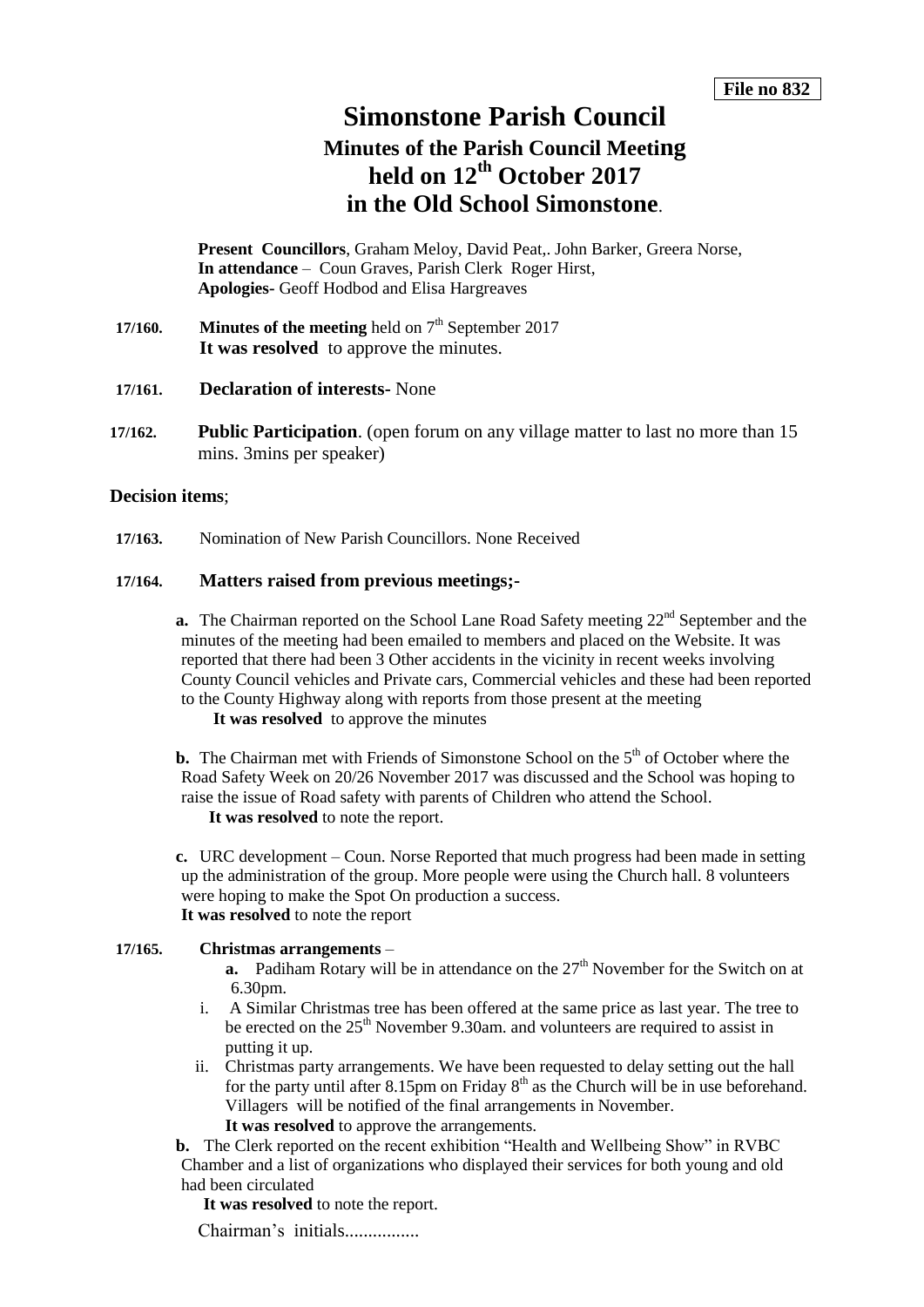**c.** RVBC Cleansing Dept had been requested to swop the litter bins between the Lay bye and School Lane.

**It was resolved** to note the report.

#### **17/166. Matters requested by members**

**a.** Con David Peat -RAF coloured bulbs around theWW1 oak to commemorate the 100 years anniversary.

**It was resolved** to plant an area in the parish Garden near the Oak tree to with appropriately coloured plants to commemorate the anniversary.

**b.** Councillors Meloy and Peat met up with Nigel Evans MP on his annual tour of the constituency and explained the recent Road Safety issues around School Lane and the approaches to the School. Whilst they were on site with him they were able to see for themselves the difficulties buses have when a bus came past the school,

**It was resolved** to note the report.

**c.** A list of theatrical performances had been circulated to members which were available for small communities to engage in.

**It was resolved** That the list be passed to the RSVH group for them to consider in their fundraising attempts to purchase the UCH. The Parish Council would underwrite the event up to £350.

**17/167. RVBC** has made available some Dog bags and they are available for people who request them on a first come first served basis. Coun Hodbod had the supply. **It was resolved** to note the report

#### **17/168. LCC**

**a.** Public Rights of way. 2 reports had been circulated with the agenda concerning blocked footpaths and they had been attended to and brought into a usable condition. **It was resolved** to note the report

#### **b.** Highways

i. TTRO Formal Notification - Trapp Lane, Simonstone Road Closure. Details had been distributed to members.

|         | ii.<br>Faults reported                                                                                                                                                                                                                                                                                                                                                                                          |                                                                                                                                                                                                                       |  |  |  |
|---------|-----------------------------------------------------------------------------------------------------------------------------------------------------------------------------------------------------------------------------------------------------------------------------------------------------------------------------------------------------------------------------------------------------------------|-----------------------------------------------------------------------------------------------------------------------------------------------------------------------------------------------------------------------|--|--|--|
|         | 257855                                                                                                                                                                                                                                                                                                                                                                                                          |                                                                                                                                                                                                                       |  |  |  |
|         | 10/09/2017                                                                                                                                                                                                                                                                                                                                                                                                      |                                                                                                                                                                                                                       |  |  |  |
|         | Whalley Road, Simonstone, Ribble Valley                                                                                                                                                                                                                                                                                                                                                                         |                                                                                                                                                                                                                       |  |  |  |
|         | Tree maintenance required. Both the hedges and the trees in this location need attention as it<br>is a bus stop/Lay bye. People are complaining about the vegetation and litter bin. The litter<br>bin is not a highway problem and the Parish Council is taking care of the litter problem.<br>The Trees had been attended to but the Litter bins required repositioning<br>It was resolved to note the report |                                                                                                                                                                                                                       |  |  |  |
|         | iii.                                                                                                                                                                                                                                                                                                                                                                                                            |                                                                                                                                                                                                                       |  |  |  |
|         | Reference<br>number:                                                                                                                                                                                                                                                                                                                                                                                            | 257852                                                                                                                                                                                                                |  |  |  |
|         | Reported on:                                                                                                                                                                                                                                                                                                                                                                                                    | 10/09/2017                                                                                                                                                                                                            |  |  |  |
|         | Location:                                                                                                                                                                                                                                                                                                                                                                                                       | Woodsfield's, Simonstone, Ribble Valley                                                                                                                                                                               |  |  |  |
|         | Description:                                                                                                                                                                                                                                                                                                                                                                                                    | Hedge pruning request<br>The hedge as been overgrown for a long time. Unfortunately people have to walk on the<br>road because of the overgrown trees.<br>It was resolved to note that the work had been carried out. |  |  |  |
| 17/169. | Meeting of Read Parish Council. Coun. Barker gave a report on the recent Parish Council<br>meeting at which a member of the Council had resigned. Items discussed were that there<br>was to be some improvements to allotments and play area.<br>It was resolved to note the report                                                                                                                             |                                                                                                                                                                                                                       |  |  |  |
| 17/170. | <b>Planning Applications</b>                                                                                                                                                                                                                                                                                                                                                                                    |                                                                                                                                                                                                                       |  |  |  |

Chairman's initials................